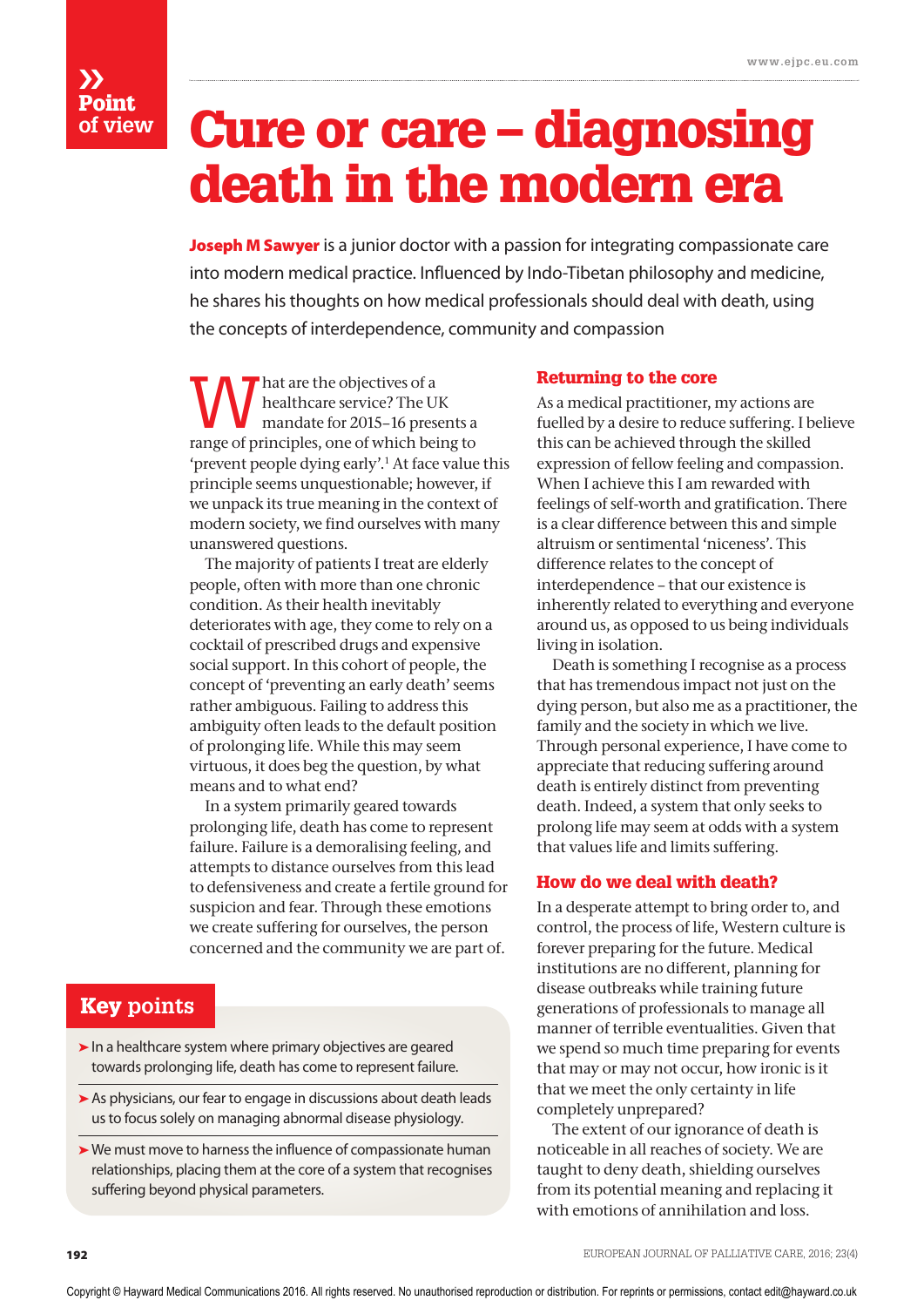The resulting absence of dialogue is reflected in death's conspicuous absence from all forms of media and popular culture.

Dealing with death in a health system designed to keep people alive is a complicated and emotive topic, but one we can no longer ignore. Literature and social media are littered with anecdotes of the health system 'failing to let go'.2 In addition there is documented evidence of a 'lack of ability to identify patients approaching the end of life', leading

to overly aggressive treatment and poor communication with families.3 Research has suggested that a lack of preparation for death may be an indicator for the risk of

## The extent of our ignorance of death is noticeable in all reaches of society

developing psychiatric morbidity.4,5 Although this body of research is in its preliminary stages, it is easy to see how anxiety around death forms a vicious cycle that perpetuates in those approaching their own personal transition towards death.

## Understanding the problem

For all our technological advancements we have little understanding of what death is or what happens during and after death. This, in combination with the healthcare structures we have created to shield us from death, has understandably made us uncomfortable and fearful of its reality.

The gradual transition to a more materialistic society has resulted in a lack of exposure to death in day-to-day life. By surrounding ourselves with things of permanence, we shield ourselves from the truth that life is nothing but a dance of birth and death, a continuum of energy to which we all contribute. This concept is mirrored throughout the natural world, from the autumnal shedding of leaves to the rushing by of a mountain stream. Acknowledging this concept is key to obtaining the freedom that comes with being content and happy. As William Blake wrote:

*'He who binds to himself a joy Does the winged life destroy But he who kisses the joy as it flies Lives in eternity's sunrise'*<sup>6</sup>

Yet how far from this are we in modern society? We pursue happiness through material possessions and social status. Death is the ultimate threat to our way of life, removing one's life achievements in a second.

As we continue down this path, our own health system has become our saving grace from confronting the unwelcome mirror of death. Born out of compassion, it now serves as yet another material structure shielding us from the certainty of death.

Those in the medical profession, particularly physicians, are acutely aware of the fear surrounding death and anxious about engaging in conversations on the topic. We prefer to focus on the 'positives' and exhibit a

> form of 'niceness' that neglects the true meaning of human compassion. Our fear to engage on this level leads us to take the task-centred approach of managing abnormal disease

physiology. We busy ourselves, and the patient, in often painful and invariably tiresome procedures. Burying fear behind these structures and reassuring ourselves and everyone else that 'everything is being done' is both clinically and morally lazy. People spend their lives moving towards death and are denied the chance to prepare for it by our preference to operate within the known academic limits of success, rather than bet on the possibilities of emotional, interpersonal contact. These issues are compounded by the hyperspecialisation and careerism of the medical profession. Narrower realms of expertise mean we are accustomed to focusing on certain parts of patients' bodies and objectifying them, as opposed to considering



**n** For all our technological advances we have little understanding of what happens during and after death